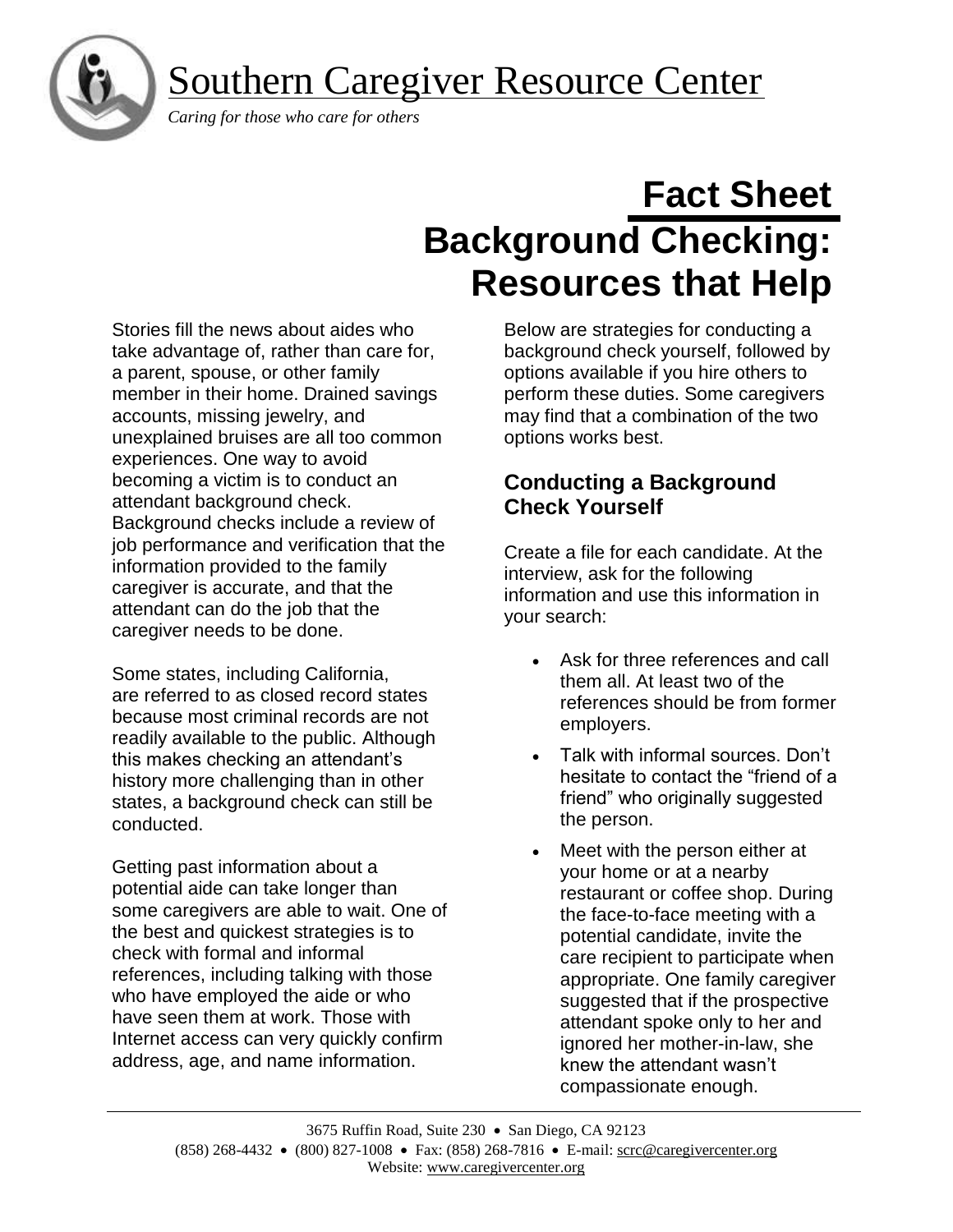- Ask to see a photo identification card such as a valid driver's license or passport. Other valid forms of identification (ID) include: Department of Motor Vehicles ID card, Green card, Military ID card, Immigration card, Alien Registration card, or a valid out-of-state Driver's License. Write down the number on the ID card. If the attendant will be providing transportation, get proof of a clean driving record by calling the DMV and verify license, insurance, and car dependability. Don't be afraid to ask for a test drive.
- Record the attendant's full name, birth date, address, and phone number, and Social Security number on the ID card. Ask for a current address and any other city and/or state where they have lived in the last ten to 15 years.
- If the person claims to be licensed, check with the licensing body, e.g. the Board of Nursing.
- Ask the aide to sign (1) a waiver of confidentiality allowing you to view their personal history information, and (2) a waiver allowing you to run a credit check. If the prospective attendant is not willing to sign a form allowing the families to review personal records, the attendant is probably not a suitable candidate for hire.
- Use an online people search website to confirm the information the worker has provided to you is correct. One can pay \$10 to \$100 to research someone's history, including criminal history, online. Just know that in California, all

records are not available due to protections under state code. (See the California Penal Code 11105.3.)

# **Hiring Others to Conduct a Background Check**

Consider hiring an agency to conduct the background check, including checking criminal history records available through the California Department of Justice (DOJ). The DOJ will not release records to an individual family caregiver, only to a qualifying organization. Criminal records cannot be released without the applicant's permission.

The attendant would be asked to undergo a fingerprint check and sign a release allowing their criminal record history to be searched.

Tip: With issues of fingerprinting and criminal records, family caregivers may feel uncomfortable requiring their potential care attendant to go through this process. It's important to know that all home health and nursing home caregivers are required to go through a similar screening process.

California law allows certain government and private organizations qualifying as an "applicant agency" to conduct criminal record background checks to help determine the suitability of a person applying for a license, employment, or as a volunteer working with children, the elderly, or the disabled. Qualifying organizations can include law enforcement agencies, public and private schools, nonprofit organizations, and in-home supportive care agencies.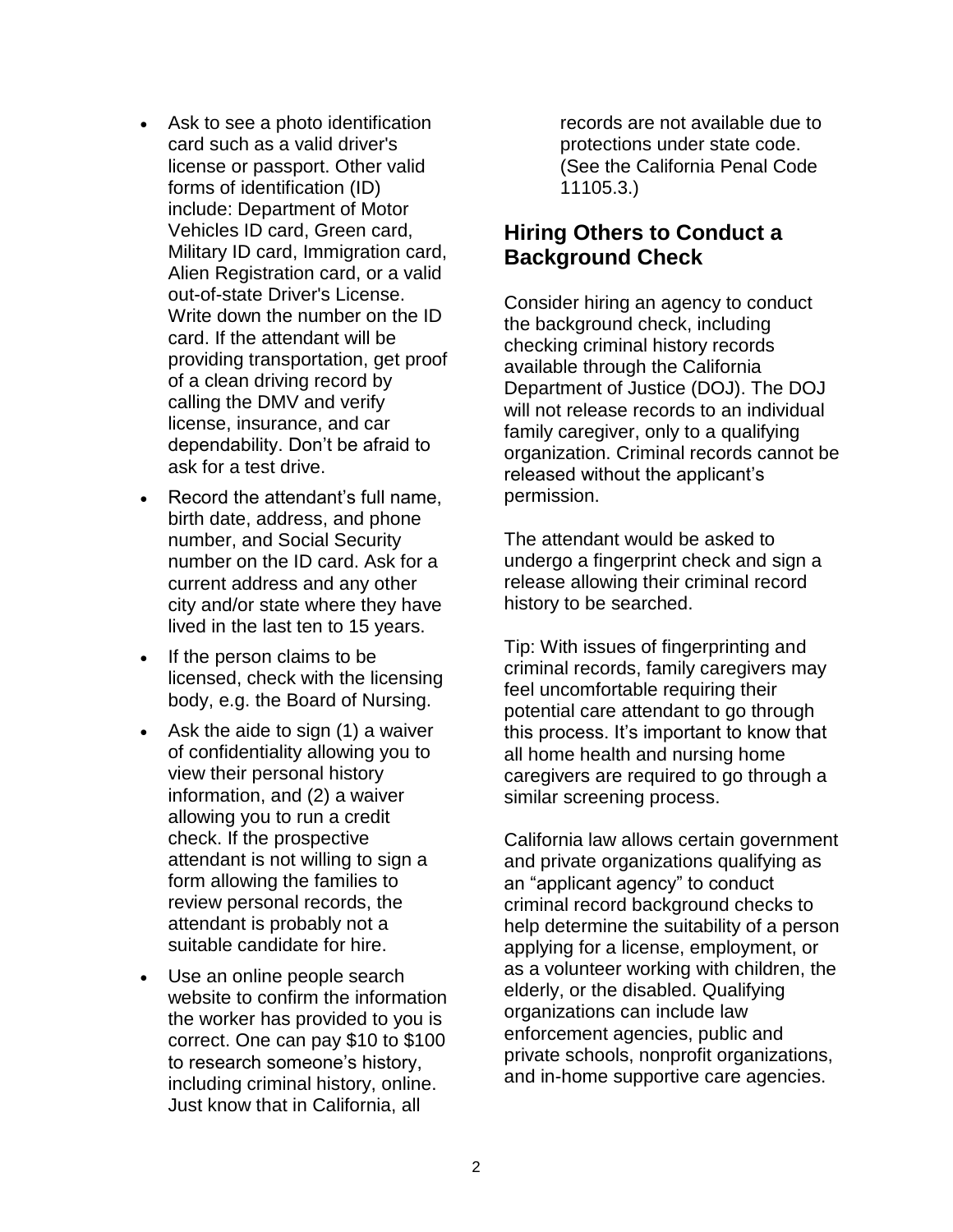# **Hiring Through a Home Care Agency**

Organizations providing skilled nursing services (i.e., services of a registered nurse or licensed vocational nurse) are required to be licensed as home health agencies in California. State law requires that home health agency employees, including registered nurses, licensed vocational nurses, and certified home health aides, have background checks as a part of their licensure or certification. Each of the bodies that regulates these license certified employees is notified of subsequent arrests.

Organizations that do not provide skilled nursing services, such as home care aide organizations, do not require licensure and therefore are not required to perform criminal background checks. Many organizations perform the checks anyway to ensure they are hiring qualified providers. Be sure to ask detailed questions about an agency background checking process. You can also ask the attendant to sign a waiver of confidentiality, so you can view background information.

Tip: California is called a "closed record state." The California Penal Code 11105.3 restricts the distribution of criminal background checks. Records are released according to specific categories. For example, a background check on a person applying to be a police officer will include any arrest and/or conviction for life. A background check for a person applying as a home care aide, on the other hand, will include only arrests and/or convictions for the last three years.

# **What is TrustLine?**

TrustLine is California's registry of inhome childcare providers, tutors, and inhome counselors who have passed a background screening. It was created by the California Legislature in 1987. All those listed with TrustLine have been cleared through a fingerprint check of records at the California Department of Justice. This means they have no disqualifying criminal convictions or substantiated child abuse reports in California. TrustLine is administered by the [California Department of Social](http://www.cdss.ca.gov/)  [Services](http://www.cdss.ca.gov/) and the nonprofit [Child Care](http://www.rrnetwork.org/)  [Resource and Referral Network.](http://www.rrnetwork.org/) The California Academy of Pediatrics endorses it.

TrustLine welcomes eldercare providers to be on the registry. Once qualified for the TrustLine registry, a hired caregiver can remain on the registry indefinitely and use it as a background reference with any employer.

Caregivers can check to see if a provider is registered on TrustLine by calling them directly. You'll need to provide the person's full name and driver's license number. It's free. If your current aide or the aide you are interviewing is not registered, just call TrustLine's 800 number or see [How to](http://www.trustline.org/)  [Register/Applications and Fees](http://www.trustline.org/) to learn how they can apply.

# **What Is a Private Investigator?**

Private investigators are licensed with the state to search out information about an individual. You'll find them in the Yellow Pages under "Investigator."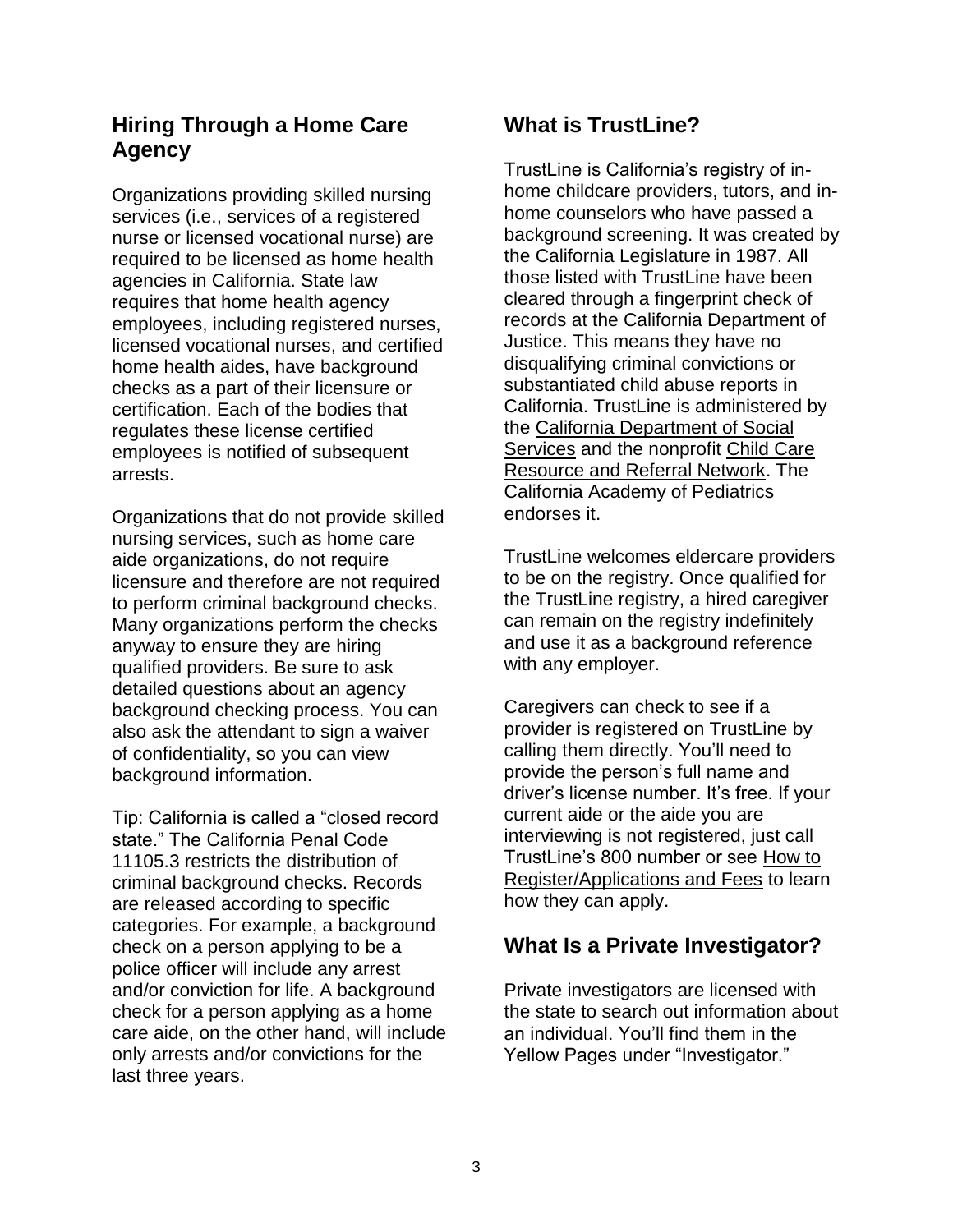A California-licensed "private investigator" is a person who engages in business or accepts employment to protect persons; conducts investigations; determines the cause or responsibility for fires, losses, accidents, or damages to persons or property; or gathers information to be used in court.

# **What About Financial Abuse?**

Elder-abuse cases often involve monetary exploitation, sometimes at the hands of a family member or paid caregiver. In the United States, an estimated five million seniors are victims of financial exploitation, physical abuse, or neglect each year. An estimated 84 percent of elder abuse cases go unreported, according to the U.S. Senate Special Committee on Aging. With a ratio of one-in-five people expected to be over 65 years old by 2030, the problem of elder abuse is expected to grow. Unfortunately, at this time, financial crimes are not included in criminal background check information provided by the DOJ for employment in a home aide capacity. A credit bureau check of a potential attendant may provide a wealth of sensitive information in this area.

### **Warning Signs of Abuse**

If a family caregiver is concerned about potential abuse by a hired attendant, here are some warning signs of a potential problem (adapted from the Mesa, Arizona Police Department):

- Does the attendant isolate the client from family and friends?
- Does the attendant do all the talking? Do they make decisions for the client?
- Has the attendant invited friends or family into the home or to use the client's car?
- Has the client's personality changed since the attendant was hired? Does he or she appear afraid?
- Are there checks missing or made out to cash or to the attendant for more than the agreed upon amount? (Look for missing checks in the back of the checkbook or in unused checkbooks.)
- Has the attendant asked for payments in advance or asked for a blank check for payment?

# **Resources**

#### **Southern Caregiver Resource Center**

3675 Ruffin Road, Suite 230 San Diego, CA 92123 (858) 268-4432 | (800) 827-1008 (in CA) Fax: (858) 268-7816 E-mail: [scrc@caregivercenter.org](mailto:scrc@caregivercenter.org) Web site: [www.caregivercenter.org](http://www.caregivercenter.org/)

The Southern Caregiver Resource Center offers services to family caregivers of adults with chronic and disabling health conditions and is for residents of San Diego and Imperial counties. Services include: information and referral, counseling, family consultation and case management, legal and financial consultation, respite care, education and training, and support groups.

## **Family Caregiver Alliance** *National Center on Caregiving*

(415) 434-3388 | (800) 445-8106 Website: [www.caregiver.org](http://www.caregiver.org/) Email: [info@caregiver.org](mailto:info@caregiver.org)